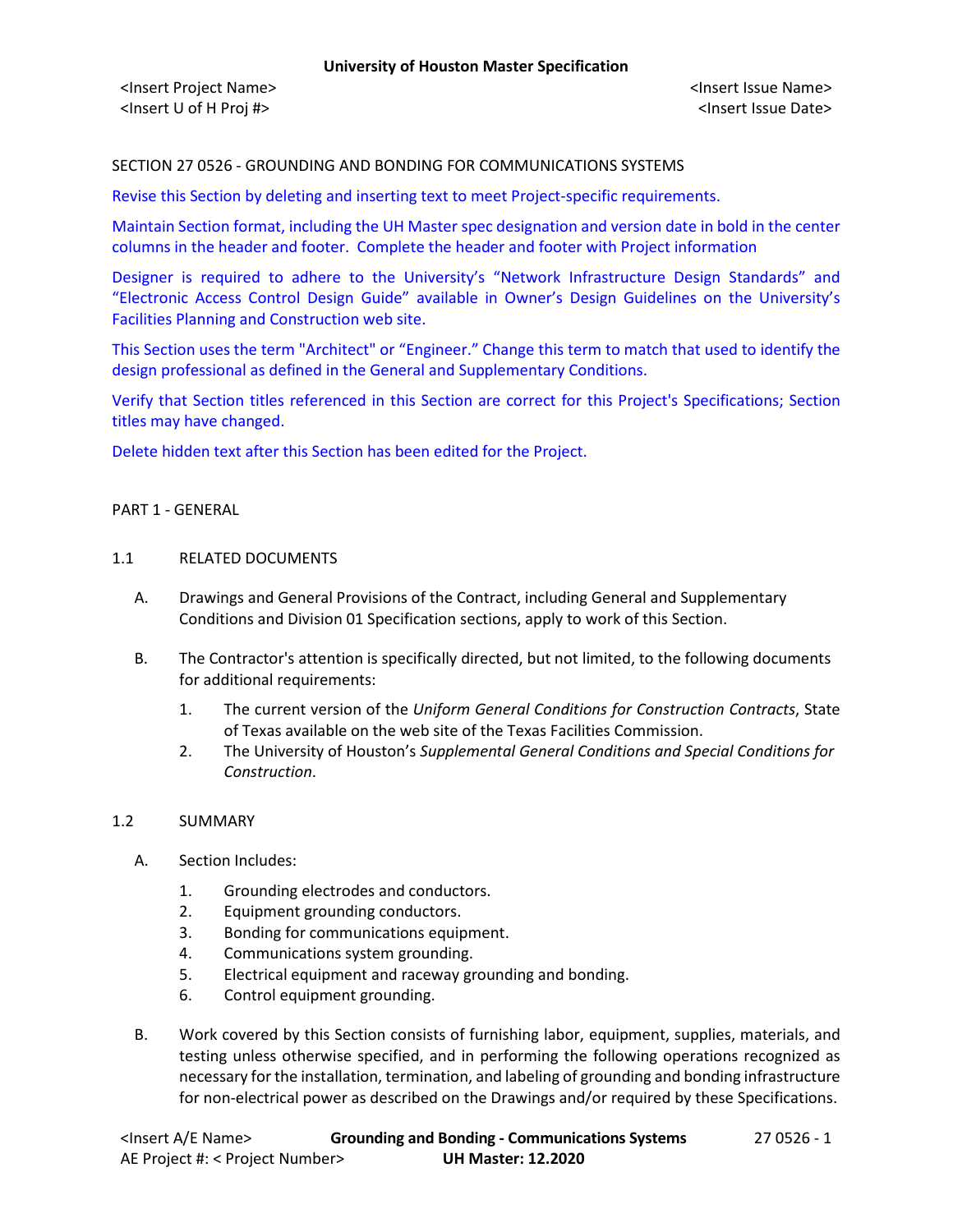<Insert Project Name> <Insert Issue Name> <Insert U of H Proj #> <Insert Issue Date>

C. This Section pertains only to communications equipment installations. For electrical systems, refer to Section 26 0526 "Grounding and Bonding for Electrical Systems."

Revise subparagraph(s) below to suit Project.

# 1.3 REFERENCES

- A. American Society for Testing and Materials (ASTM):
	- 1. B3-13(2018) Soft or Annealed Copper Wire
	- 2. B8-11(2017) Concentric-Lay-Stranded Copper Conductors, Hard, Medium-Hard, or Soft
	- 3. B33-10(2020)e1 Tin-Coated Soft or Annealed Copper Wire for Electrical Purposes
- B. Institute of Electrical and Electronics Engineers (IEEE):
	- 1. 142-2007 Recommended Practice for Grounding of Industrial and Commercial Power Systems
	- 2. 1100-2005 Recommended Practice for Powering and Grounding Electronic Equipment
- C. Underwriters' Laboratories (UL):
	- 1. 83 Thermoplastic Insulated Wire and Cables
	- 2. 96 Lightning Protection Components
	- 3. 96A System Installation
	- 4. 467 Grounding and Bonding Equipment
- D. National Fire Protection Association (NFPA):
	- 1. 780 Lightning Protection Code
	- 2. 70 National Electrical Code (NEC)
		- a. NEC Article No. 250 Grounding
- E. American National Standards Institute/Telecommunications Industry Association/Electronic Industries Alliance (ANSI/TIA/EIA):
	- 1. J-STD-607-C Commercial Building Grounding and Bonding Requirements.
	- 2. Telcordia Network Equipment Building Systems (NEBS) GR-1275.
- F. Building Industry Consulting Services International (BICSI):
	- 1. Telecommunications Distribution Methods Manual
	- 2. Customer Owned Outside Plant Design Manual
- G. Comply with local, county, state and federal regulations and codes in effect as of date of "Notice to Proceed."
- 1.4 SUBMITTAL ADMINISTRATIVE REQUIREMENTS
	- A. Follow requirements as stated in Section 01 3300 "Submittal Procedures." Use electronic format only.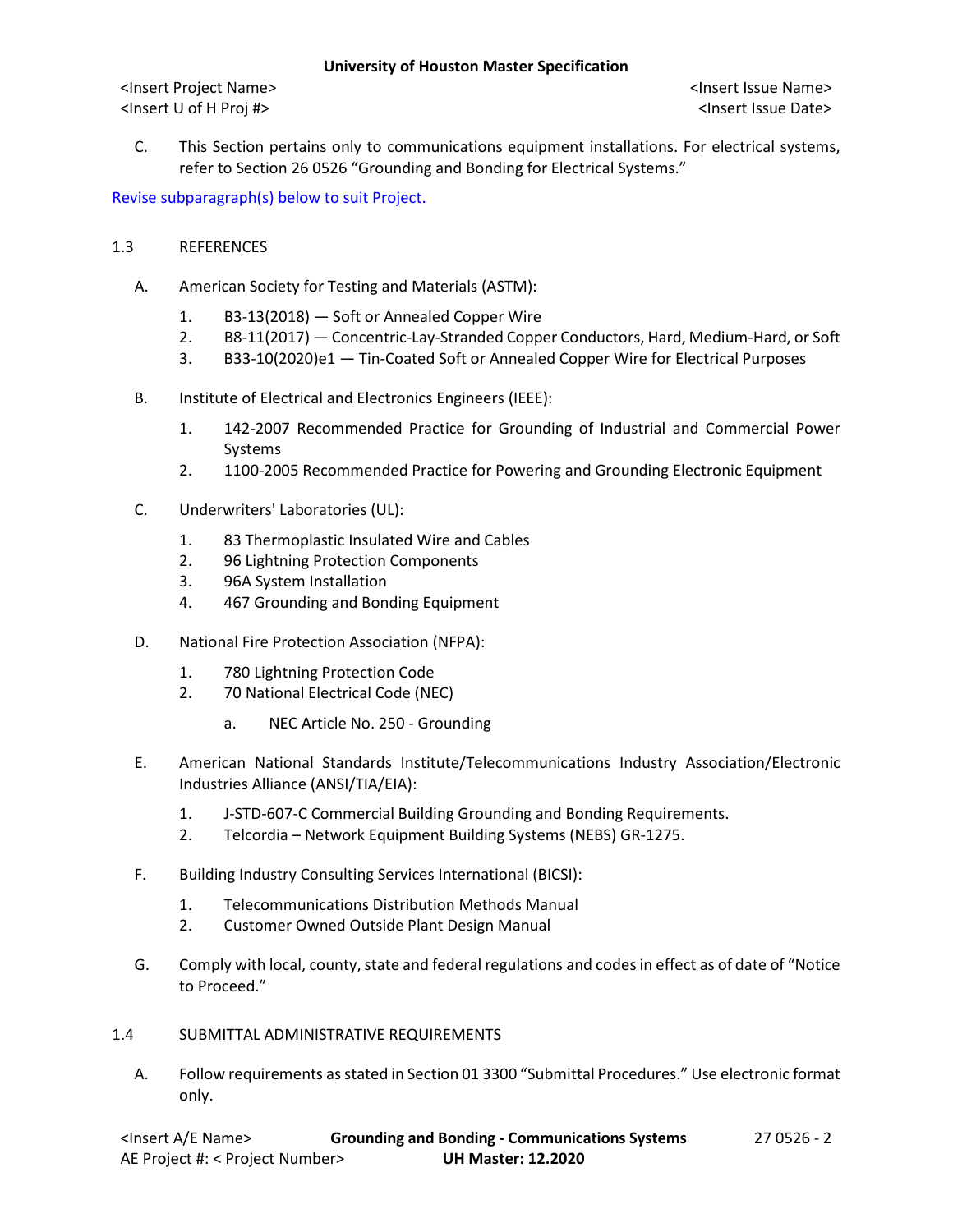<Insert Project Name> <Insert Issue Name> <Insert U of H Proj #> <Insert Issue Date>

# 1.5 ACTION SUBMITTALS

- A. Shop drawings
- B. Product data
- C. Qualification data for installers
- 1.6 INFORMATIONAL SUBMITTALS
	- A. Qualification data for testing agency (if applicable)
	- B. Field quality control reports in native format

### PART 2 - PRODUCTS

## 2.1 PARTS AND MANUFACTURERS

- A. Refer to Section 01 2500 "Substitution Procedures" for variations from approved manufacturers or parts. Obtain prior written approval for substitutions from both the Owner's Project Manager and the UIT Project Manager.
- B. GROUNDING BUSBARS
	- 1. Chatsworth
		- a. Telecommunications Main Grounding Busbar (TMGB) #40158-020 ground busbar with #10622-000 busbar insulators or equivalent
		- b. Telecommunications Grounding Busbar (TGB) #40156-012 ground busbar with #10622-000 busbar insulators or equivalent
- C. GROUNDING JOINTS AND SPLICES
	- 1. Grounding conductor joints/splices: mechanical type, copper alloy, with a minimum of two bolts and a separate section for each conductor
		- a. Burndy
			- 1) QPX
		- b. OZ/Gedney
			- 1) XTP
			- 2) PMX
		- c. Penn-Union

1) VX

- 2. Grounding conductor joints/splices: copper compression type with two (2) indents
	- a. Burndy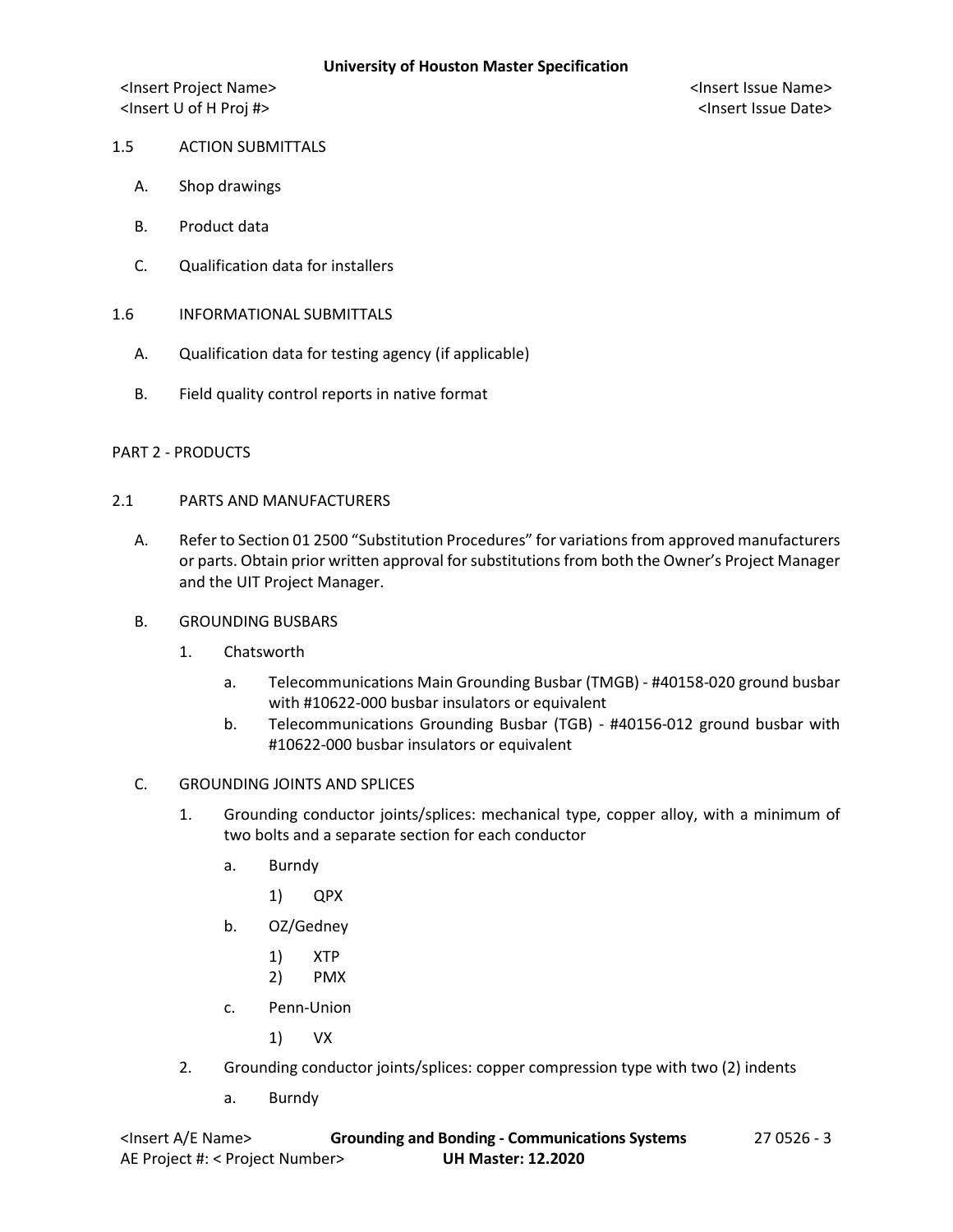<Insert Project Name> <Insert Issue Name> <Insert U of H Proj #> <Insert Issue Date>

- b. T&B
- c. Blackburn
- 3. Grounding conductor terminations (lugs): single barrel, mechanical screw type, copper alloy with machined contact surfaces
	- a. OZ
	- b. SL
	- c. T&B
	- d. Burndy
- 4. Grounding conductor terminations (lugs): copper compression type with two (2) indents
	- a. Burndy
	- b. T&B
	- c. Blackburn

### D. BONDING CONDUCTORS

- 1. Cable Tray Bonding Conductor: green #8 AWG insulated bonding jumper (12 inch max) with appropriate lugs or manufactured braided copper grounding jumper
	- a. B-Line
		- 1) #CAM-GJ
	- b. T&B
		- 1) #BD12
	- c. OZ/Gedney
		- 1) type "FB"
	- d. Mono-Systems
- 2. Equipment Frame Bonding Conductor: green #8 AWG insulated bonding jumper
- 3. Telecommunications Bonding Backbone (TBB)
	- a. Green insulated copper conductor, minimum size of No. 6 AWG
		- 1) Match the insulation fire rating to that of its pathway
		- 2) Size the TBB at 2 kcmil per linear foot of conductor length up to a maximum size of 3/0 AWG.

| <b>TBB</b> | length | TBB                      | Size |
|------------|--------|--------------------------|------|
| (feet)     |        | (AWG)                    |      |
| <13        |        | 6                        |      |
| 14-20      |        | 4                        |      |
| 21-26      |        | 3                        |      |
| $27 - 33$  |        | $\overline{\mathcal{L}}$ |      |
| 34-41      |        | 1                        |      |
| 42-52      |        | 1/0                      |      |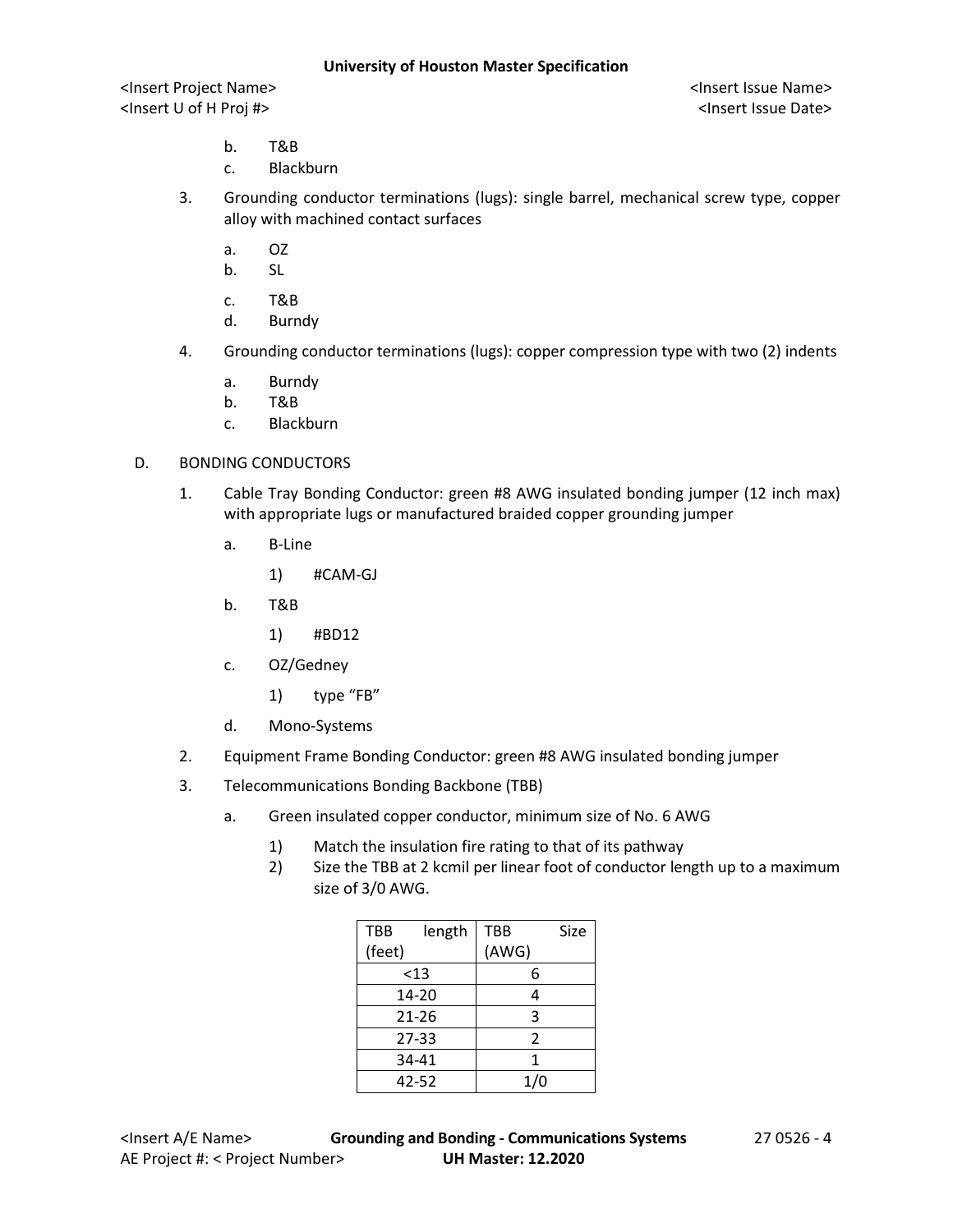<Insert Project Name> <Insert Issue Name> <Insert U of H Proj #> <Insert Issue Date>

| 53-66 | 2/0  |
|-------|------|
| >66   | 3 IN |

- 4. Bonding Conductor (BC)
	- a. Green insulated copper bonding conductor
		- 1) Minimum size is the same size as the TBB

#### PART 3 - EXECUTION

## 3.1 TELECOMMUNICATIONS INSTALLATION

- A. Grounding General
	- 1. Bond and ground equipment racks, cable trays, housings, messenger cables, raceways and rack-mounted conduit.
	- 2. Connect cabinets, racks, cable trays and frames to single-point ground that is connected to building ground system or NF grounding bar using #6 AWG green insulated copper grounding conductor.
- B. Bonding General
	- 1. Use low-impedance bonding to assure electrical continuity between bonded elements.
	- 2. Mechanically fasten all conduits that terminate to cable trays, wire ways and racks. When connected to a cable tray or rack, connect conduits with ground bushings, wire bonded to the tray or rack, and grounded to the main building grounding system or NF grounding bar using #6 AWG copper.
- C. Installation of the TMGB
	- 1. Install the TMGB at the bottom of plywood backboard near the outside plant entrance conduits in the BDF.
	- 2. Install the TMGB so that the BC for telecommunications is as short and straight as possible.
	- 3. Use continuous ¾-inch conduit for the conductor.
- D. Installation of the TGB
	- 1. Install the TGB at the bottom of plywood backboard near the copper riser terminations in each IDF.
	- 2. Install the TGB so that the TBB for telecommunications is as short and straight as possible.
- E. Installation of the TBB
	- 1. Install Green insulated copper grounding conductor from the TMGB to each TGB.
- F. Installation of Grounding Conductor Joints/Splices